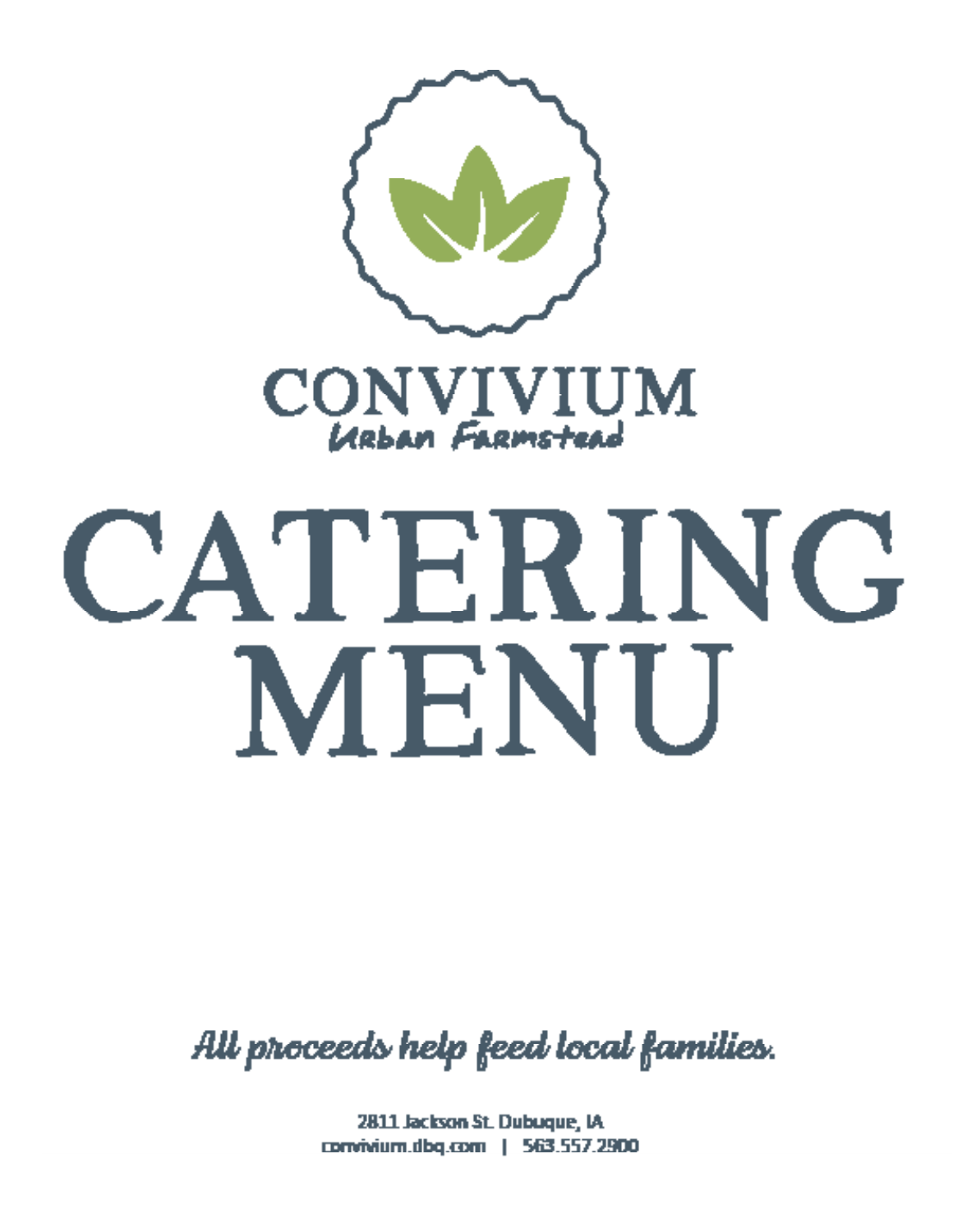### **Breakfast**



#### **Brunch Buffet | \$14 per person**

*Minimum 30 people.*  Includes 2 mains and 2 sides. Add extra mains for \$3/person and extra sides for \$2/person.

#### **Brunch Mains**

Egg Scramble (GF) Vegetarian Egg Scramble (GF) Breakfast Casserole (VEG available) Pancakes Sweet Potato Pancakes (V, GF) French Toast Bread Pudding (VEG) Cheesy Hashbrown Casserole Ham Roasted Chicken Roast Beef

#### **Brunch Sides**

Coffee Cake Fruit Salad (V) House made Breakfast Sausage Bacon +\$1 per person Rosemary-Garlic Potatoes (V) Sweet Potato Hash Seasonal Green Salad

### *Boxes*

#### **Quiche-by-the-Slice Box | \$12 per person**

#### *Minimum 15.*

Quiche-by-the slice, fruit salad and muffin. Choose 2 varieties: **Pesto, Sundried Tomato, Parmesan | Potato, Sausage, Cheddar | Spinach, Tomato, Bacon, Mozzarella**  All varieties can be made without crust for gluten-free option, and without meat for vegetarian.

#### **Pastries & Fruit Box | \$8 per person**

*Minimum 10.*  Includes assorted muffins and scones, as well as a basket of seasonal whole fruit. (VEG) *Add hard-boiled eggs \$1 per person.*

#### **Breakfast Burritos | \$8 each**

*Minimum 15.* Choose 2 varieties: **Bacon, Tomato, Cheddar | Sausage, Potato Cheddar | Sweet Potato, Black Bean, Onion (VEG) | Spinach, Onion, Feta (VEG)** Includes salsa, sour cream and a basic utensil pack. Burritos will need to be reheated, instructions included.

#### **Granola Parfaits | \$6 each**

*Minimum 10.*  House made granola, layered with vanilla yogurt and topped with berries. (VEG)

2

*A la carte*

A la carte

**All orders must be placed at least 7 business days in advance. For inquiries or to order, call: 563.557.2900 or email: events@convivium-dbq.com**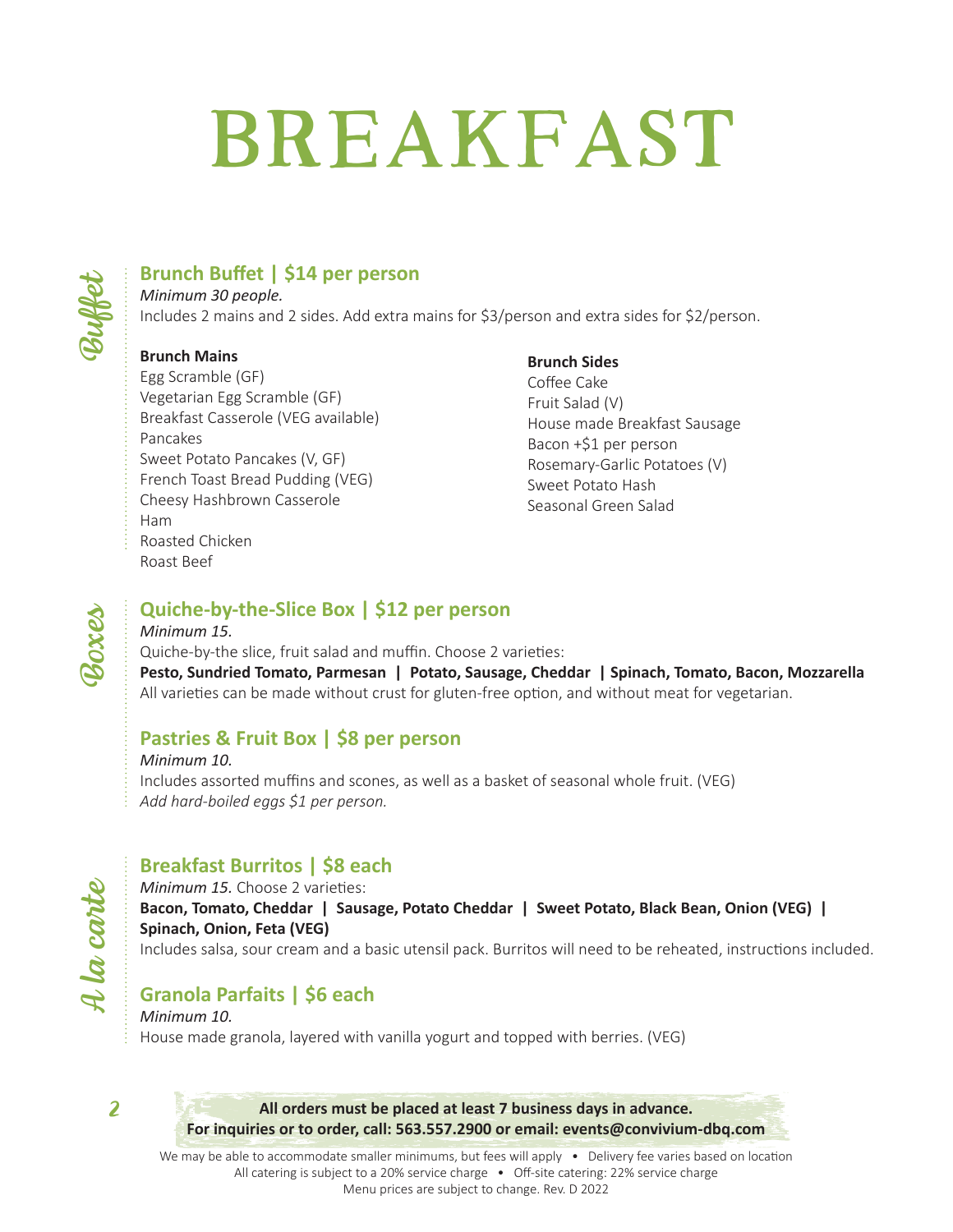### **Breakfast (cont')**

#### **Whole Quiche | \$20**

*Serves 4-6.* 

Will need to be reheated, instructions included. Plates and basic utensil pack included. **Pesto, Sundried Tomato, Parmesan (VEG) | Potato, Sausage, Cheddar | Spinach, Tomato, Bacon, Mozzarella** 

All varieties can be made without crust for gluten-free option. *Other varieties available upon request.*

#### **Beverage Package | \$3 per person**

*Minimum 10.* 

Includes: coffee, tea, orange juice, cream, sugar, compostable cups/lids, stirrers.

*On-site only*

#### **Mimosa Bar | \$22 per bottle**

*Serves 5.* Includes flavored syrups, sparkling wine, orange juice and stemware.

#### **Bloody Mary Bar | \$12 per person**

*When in season.* Housemade Bloody Mary mix, standard vodka, selection of garnishes. Premium vodka available for \$2.00 per person.

*All on-site services, food and alcohol are subject to 7% sales tax and 18% service charge. Gratuity is welcomed for staff and is at patron's discretion.*

**All orders must be placed at least seven business days in advance. For inquiries or to order, call: 563.557.2900 or email: events@convivium-dbq.com**

3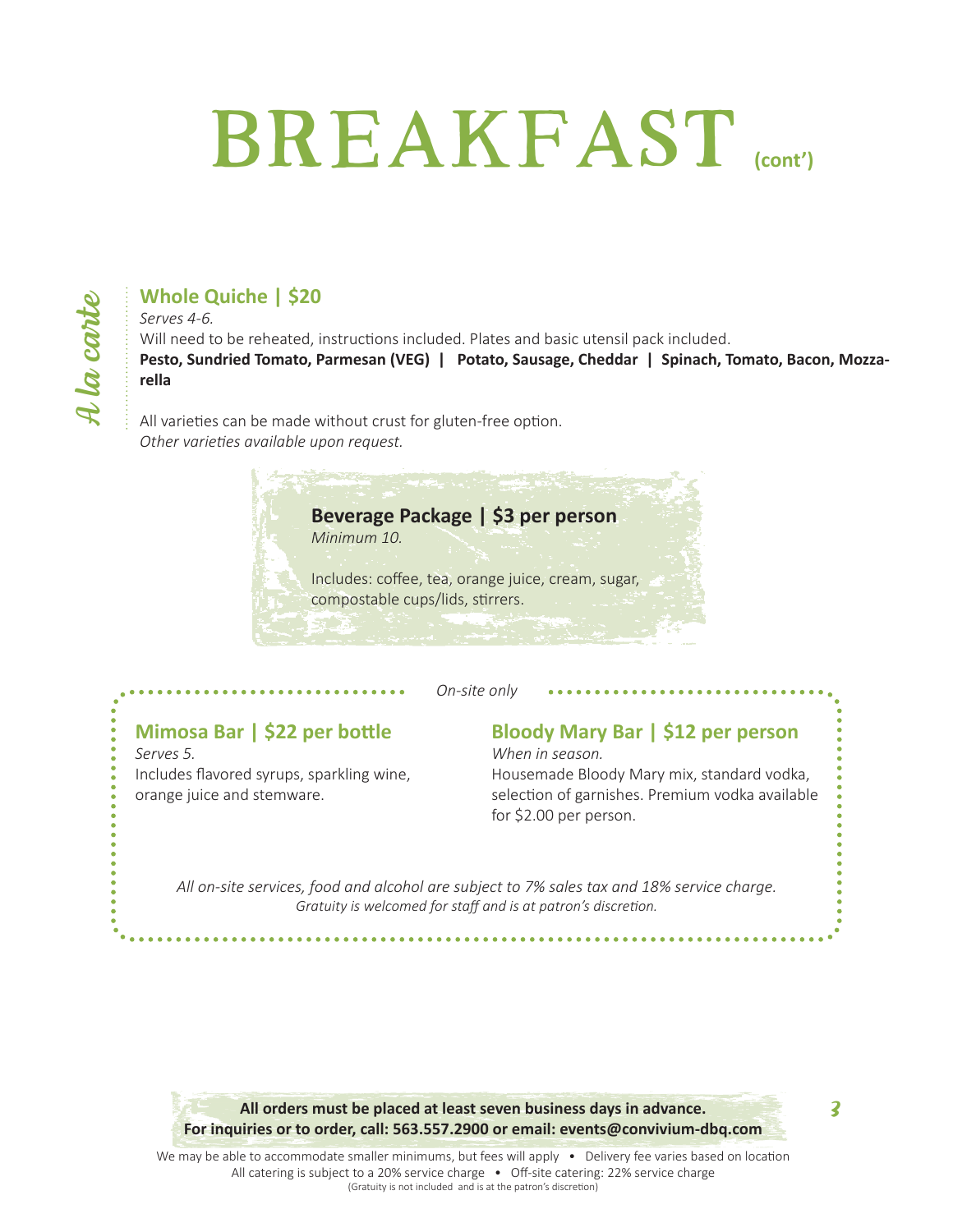## **lunch**

4

#### **Working-Through-Lunch Box | \$14**

*Minimum 15. Choose up to 3 types variations:* Each box includes: one wrap or salad, bag of chips or apple, a cookie, and basic napkin/utensil pack.

#### **Balsamic Vegetable Wrap –** whole wheat tortilla, mixed greens, balsamic roasted vegetables, goat cheese and maple balsamic dressing. Vegan without the cheese.

**Chicken BLT Wrap –** Whole wheat tortilla, sliced grilled chicken breast, spinach, bacon, tomatoes, with an herbed mayo spread.

#### **Za'tar Roasted Sweet Potato**

**Salad –** Roasted sweet potatoes served on a bed of mixed greens with an orange vinaigrette and pistachios. (V)

**Hummus Wrap –** whole wheat tortilla spread with hummus, topped with mixed greens, roasted red peppers and feta cheese. Vegan without the cheese.

**Chicken Caesar Salad Wrap –**  whole wheat tortilla with chicken breast, romaine lettuce, housemade Caesar dressing, parmesan cheese.

**Mediterranean Quinoa Salad –**  Quinoa mixed with black olives, roasted red peppers, artichoke hearts, red onion, feta cheese and parsley. Served on a bed of greens with a red wine vinaigrette.

**Roast Beef Wrap –** whole wheat tortilla, sliced roast beef, horseradish mayo, mixed greens, and swiss cheese.

**Caesar Salad –** Classic salad with a bed of Romaine lettuce, with house-made dressing, croutons, and parmesan crisps.

#### **Beverage Package | \$3 per person**

(VEG)

*Minimum 10.* 

Includes: iced tea, lemonade, soft drinks. Add coffee for \$2 per person.

**All orders must be placed at least 7 business days in advance. For inquiries or to order, call: 563.557.2900 or email: events@convivium-dbq.com**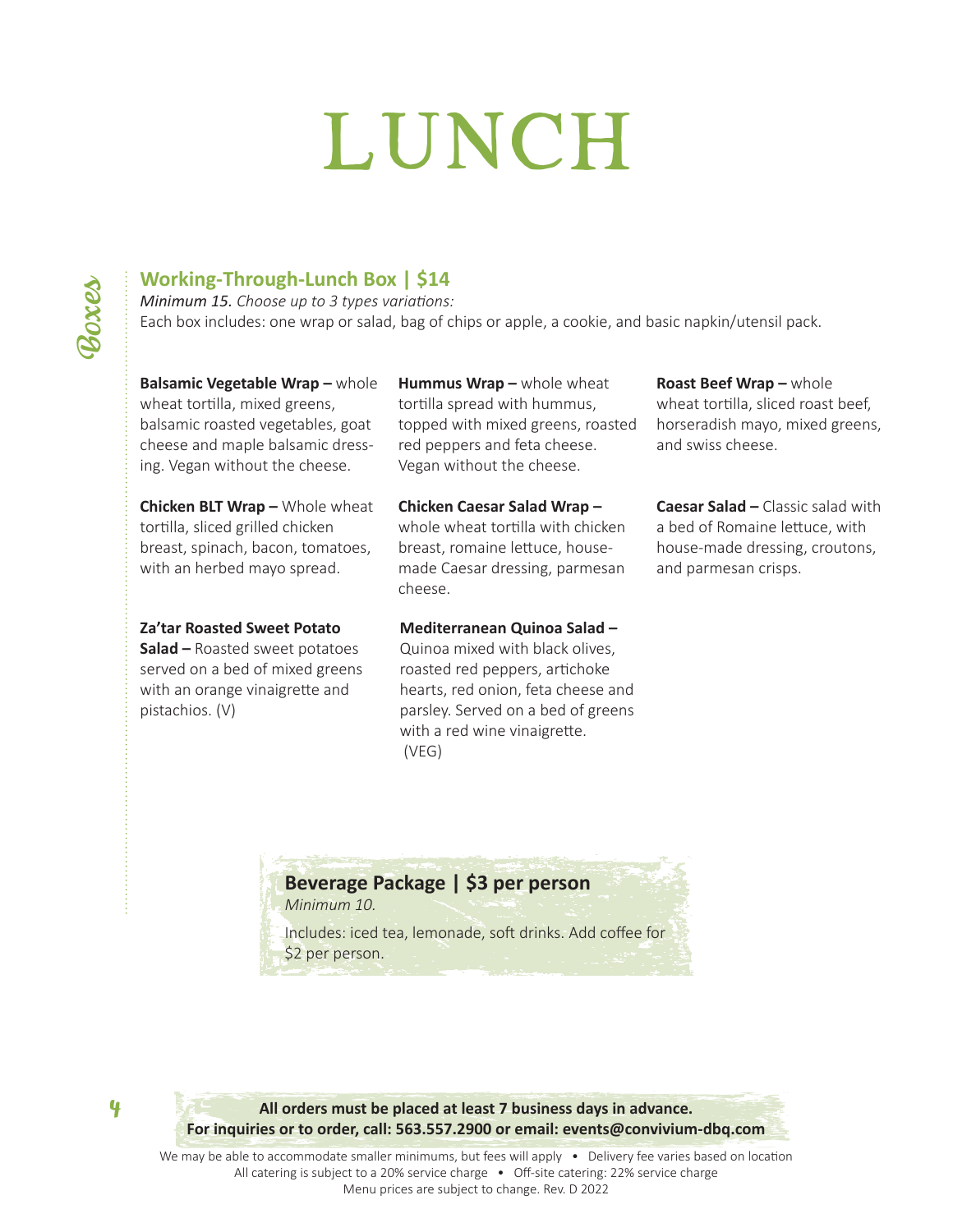### LUNCH

*Buffet*

#### **Soup & Wrap Combo | \$14**

*Minimum 15. Choose up to 3 types of salads and/or wraps and 1 type of soup.*

Choose a half portion of any of the wraps or salads (listed on the previous page) and pair with a cup of one of the following soups:

#### **Italian Lentil (VEG, GF) Broccoli Cheddar (VEG) Unstuffed Pepper Beef Barley Peruvian Chicken Soup**

#### **Quiche & Soup or Side Salad Combo | \$14**

*Minimum 15. Choose up to 2 varieties of quiche and soup/salad.* Includes a piece of quiche (flavors below), a cup of soup OR side salad. **Pesto, Sundried Tomato, Parmesan (VEG) | Potato, Sausage, Cheddar | Spinach, Tomato, Bacon, Mozzarella** 

#### **Deli Sandwich Buffet | \$12 per person**

#### *Minimum 20 people.*

This buffet includes a platter of 3 deli meats – roast beef, smoked turkey, ham – along with breads and rolls and sandwich fixings such as lettuce, tomato, onion, mustard, mayo and sliced cheese.

#### **Hearty Buffet Classics | \$18 per person**

*Minimum 20 people.*  Choose 2 mains and 2 sides. Add dessert for \$3 per person. Add extra mains for \$4/person. Add extra sides for \$2/person.

#### **Mains** Roast Beef Roast Turkey Roast Pork Loin

Pesto Pasta (VEG)

**Sides** Roasted Balsamic Vegetables (V) Garlic Rosemary Potatoes (V) Rice Pilaf Fruit Salad

#### **Desserts**

Brownies Fruit Crisp (GF upon request) Carrot Cake Lemon Cream with Berries

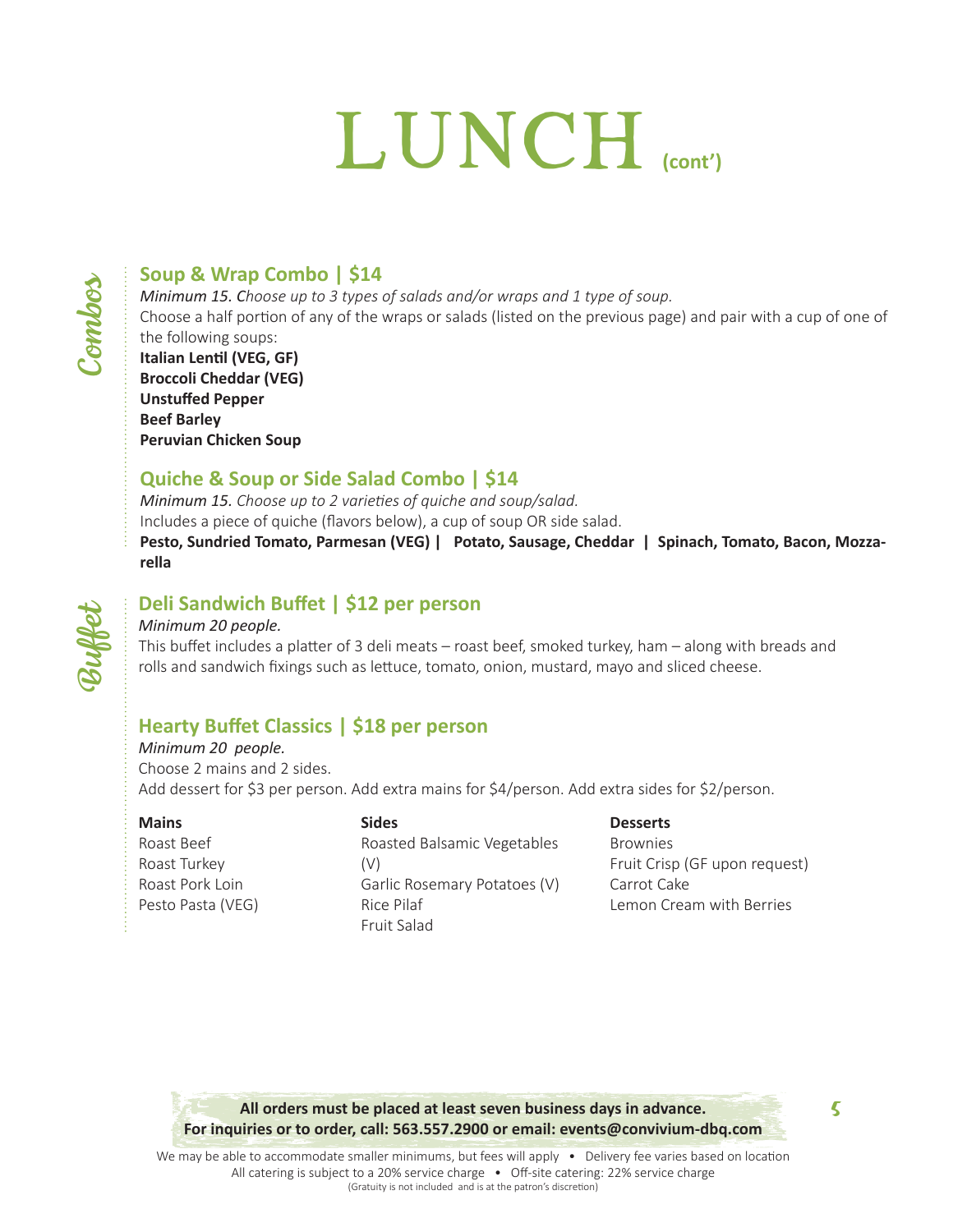### **appetizers**

#### **Ordering guidelines:**

For light appetizers or before a meal, plan to order 2-3 varieties. For heavy appetizers or in place of a meal, choose:

> 4-5 types for up to 35 guests 7-9 types for between 35-60 guests 9 or more for more than 60 guests

Remember to provide a variety of foods to please everyone. That means something for the vegetarian as well as the meat eater. Having both hot and cold foods also helps keep everyone happy.

Don't forget to include a few sweet treats if appetizers are taking place of dinner. Please see our dessert section for choices.

#### **Hot - Minimum of 15 per app**

**Chicken Kabobs** | \$4 **Steak Bites with Chimichurri**  $|$6$ **Cauliflower Bites** (VEG)| \$4 **Salmon Cakes with Spicy Remoulade** | \$5 **Brie & Tomato Jam in Puff Pastry** (VEG) | \$35- serves 15 **Meatballs and Marinara** | \$4 **Stuffed Mushrooms** (VEG/GF available) | \$3/\$4 **Chickpea Dumplings in Curry Tomato Sauce** (V) | \$4 **Roasted Brussels Sprouts in Lemon Tahini Sauce** (VEG)| \$3 **Spinach-Artichoke dip with Foccacia** | \$50- Serves 15

#### **Cold - Minimum of 15 per app**

**Ginger-Lime Marinated Shrimp** | \$6 **Caprese Skewers with or without (V) Salami** | \$3/\$4

**Asparagus wrapped with Prosciutto** | \$4 **Pinwheels** (chicken taco, Italian, veggie) | \$3 **Deviled Eggs** (VEG)| \$3 **White Bean Tabouli** (V) | \$4 **Bowtie Balsamic Pasta Salad** (V) | \$3

*A la carte*  $\bm{\mathcal{A}}$  la carte

#### **Trays & Platters | Serves 15**

**Veggie Platter with Hummus or Dill Dip** – please specify |\$24 **Cheese and Sausage Platter with Crackers** |\$27 **Fruit Skewers with Sweet Poppy Seed Dressing** |\$32 **Charcuterie Board** | \$80



**All orders must be placed at least 7 business days in advance. For inquiries or to order, call: 563.557.2900 or email: events@convivium-dbq.com**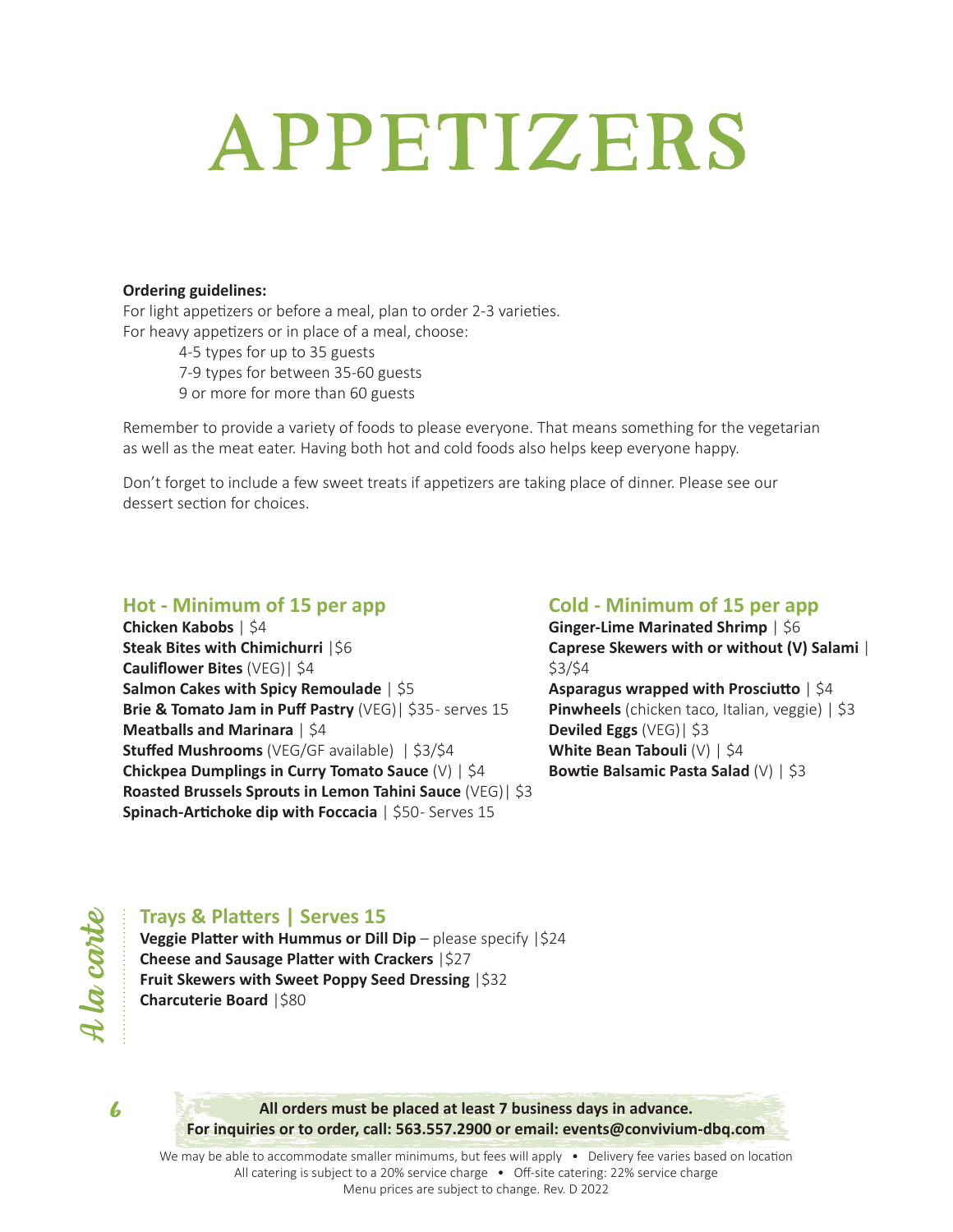# **BUFFET DINNER**



#### **Dinner Buffet | \$22 per person**

*Minimum 20 people.*  Choose 2 mains and 3 sides. Add extra mains for \$4/person. Add extra sides for \$2/person. Add house salad and rolls for \$2/person.

#### **Mains**

Chicken Pot Pie Mediterranean Chicken Breast Roast Turkey Roast Pork Loin Roast Beef Roast Chicken Salmon Fillet Chicken Pesto Pasta Lasagna (VEG available) Beef Tenderloin +\$3 Vegetarian Wellington (VEG)

#### **Sides**

Fresh Corn Salad Coleslaw Caesar Salad Honey Maple Glazed Carrots (VEG) Balsamic Roasted Vegetables (VEG) Roasted Mushrooms with Parsley and Garlic (VEG) Fruit Salad Pasta Salad Rustic Mashed Potatoes Rosemary-Garlic Roasted Potatoes (V) Rice Pilaf Potato Chips Garlic Bread (VEG) Mashed Sweet Potato with Bacon and Mushroom House Salad

#### **Desserts - \$3/person**

Lemon Cream with Berries +\$1 Carrot Cake +\$1 Fruit Crisp (seasonal, GF upon request) Chocolate Dipped Strawberries +\$1 Flourless Chocolate Cake (GF)

#### **Beverage Package | \$3 per person**

*Minimum 20.* 

Includes: iced tea, lemonade and

soft drinks. Add coffee for \$2 per person.

**All orders must be placed at least seven business days in advance. For inquiries or to order, call: 563.557.2900 or email: events@convivium-dbq.com**

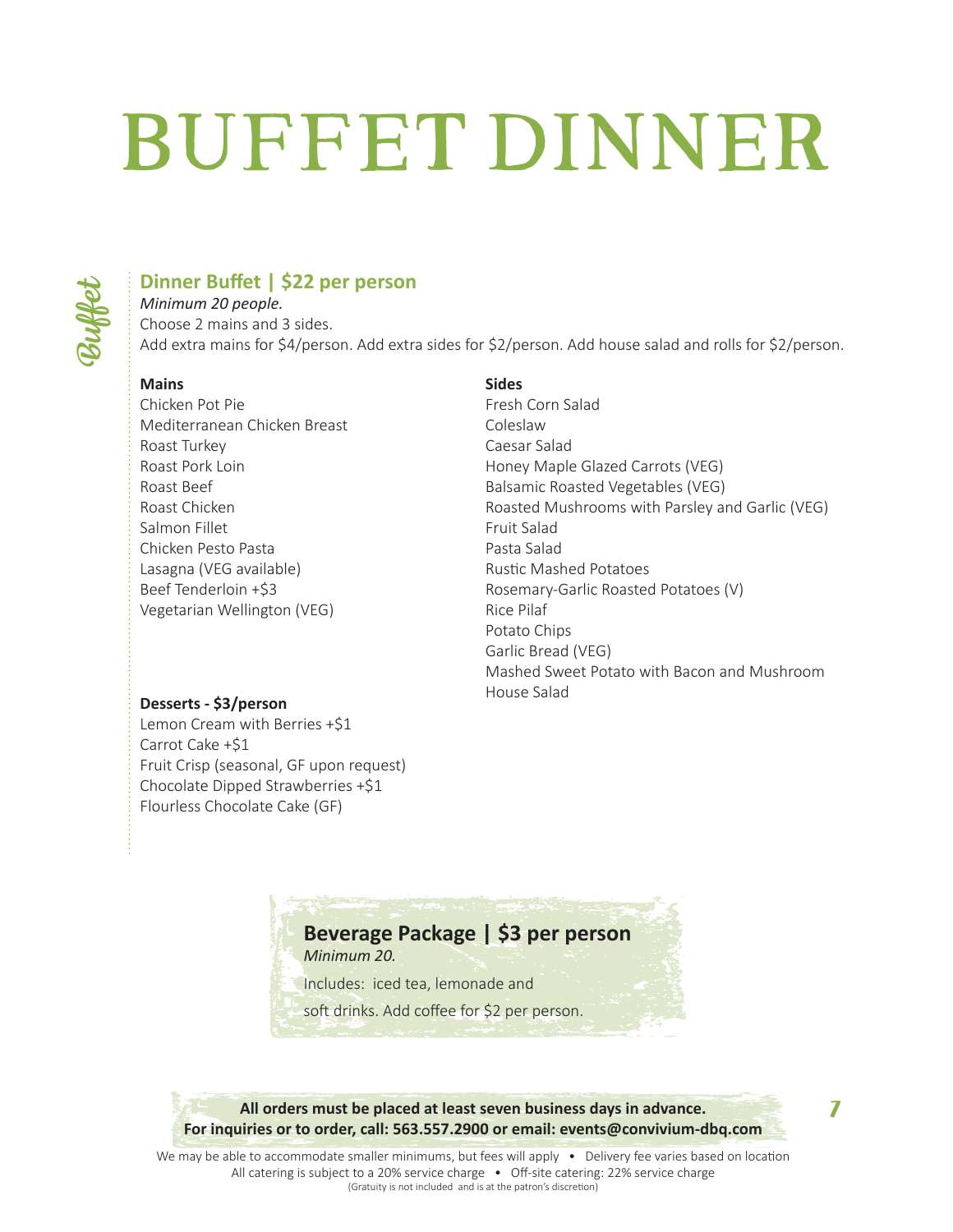## **plated dinner**

#### *On-site only*

#### **Plated Dinner | \$28 per person**

#### *Minimum 25 people.*

You may choose up to two options for mains, two sides, and a dessert. For instance, you may want to offer your guests an entrée choice of chicken, salmon and pork. Convivium will need to know final counts on options **10 days in advance of event**. *Add house salad and rolls for \$2/person.* 

We encourage you to mix and match from the choice of mains and sides listed on the Dinner Buffet page (previous), but also offer these preset menus as a place to start.

#### **Middle Eastern Medley**

Mediterranean Chicken Rice Pilaf Honey Maple Glazed Carrots Coconut Milk Panacotta

#### **You're In Iowa**

Roast Pork Loin Mashed Potatoes Caesar Salad Fruit Crisp

**Heart Healthy**  Salmon Fillet Rice Pilaf Balsamic Roasted Veggies Flourless Chocolate Cake

#### Roast Beef

**Meat & Potatoes** 

Mashed Potatoes Green Beans Carrot Cake

Rustic Mashed Potatoes Apple Pie Bread Pudding

Balsamic Roasted Vegetables

#### **Beverage Package | \$3 per person**

*Minimum 20.* 

Includes: iced tea, lemonade and

**The Classic**  Roast Turkey

soft drinks. Add coffee for \$2 per person.

*All on-site services, food and alcohol are subject to 7% sales tax and 18% service charge. Gratuity is welcomed for staff and is at patron's discretion.*

8

**All orders must be placed at least 7 business days in advance. For inquiries or to order, call: 563.557.2900 or email: events@convivium-dbq.com**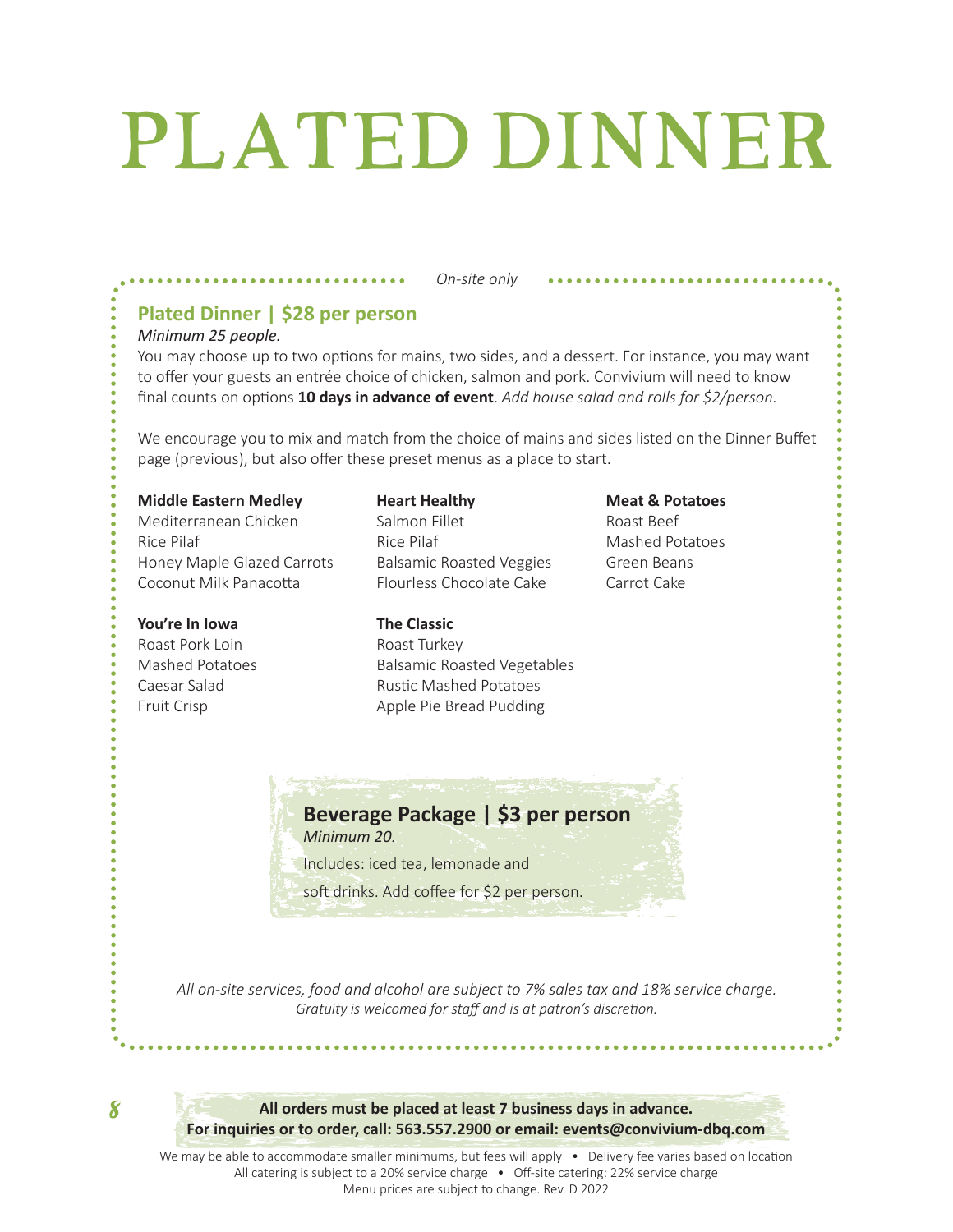### DESSERT

*Minimum 10 people. Priced per person, unless otherwise noted.*

**Fruit Skewers with sweet poppy seed dressing** | \$4 **Flourless chocolate cake bites** | \$2 **Oatmeal chocolate bars** | \$3 **Lemon Cream with Berries** | \$4 **Carrot Cake** | \$4 **Seasonal Fruit Crisp** – GF available upon request | \$40 (serves 20-25) **Cookie Platter** | \$24 (serves 15) **Chocolate Dipped Strawberries** | \$4 **Full Pies: Pumpkin, Pecan, Apple** | \$22 each

**All orders must be placed at least seven business days in advance. For inquiries or to order, call: 563.557.2900 or email: events@convivium-dbq.com**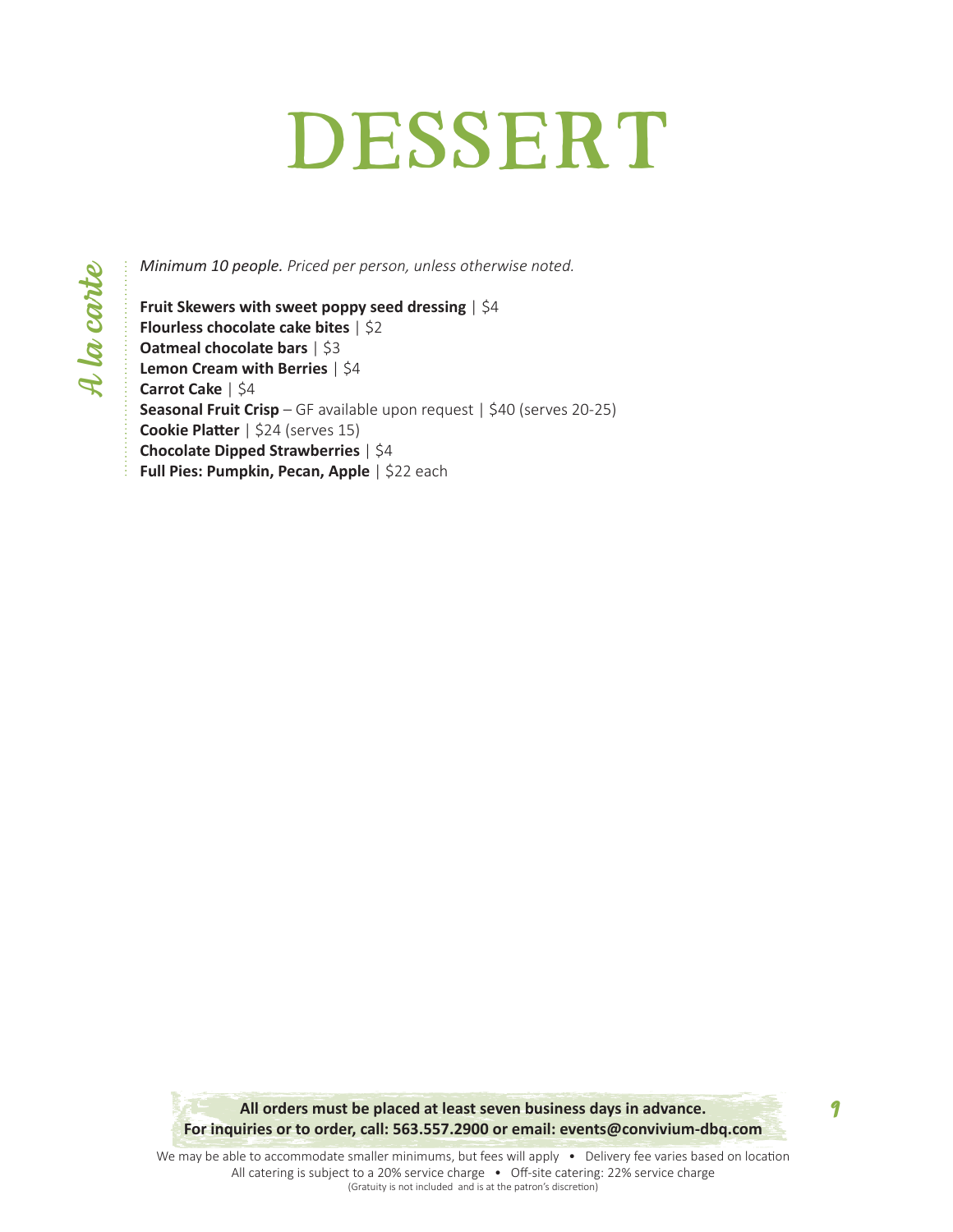### **interactive dinner party**

*On-site only*

#### **Private Cooking Classes**

Convivium offers several private cooking classes for groups between 4 and 20 people. Please contact Convivium for more information: leslie@convivium-dbq.com.

#### **Private Group Cooking Classes for Kids**

. . . . . . . . . . **.** 

These classes are great for birthday parties, scout troop activities or just for fun! Contact us for more information: leslie@convivium-dbq.com.

**Healthy Snacks** (ages 8-12) | \$10 per child **Mini-Frittata** (ages 8-12) | \$8 per child **English Muffin Pizzas** (ages 8-12) | \$8 per child **Granola** (ages 8-12) | \$8 per child **Sweet Treats** (ages 8-12) | \$10 per child **Homemade Pasta** (ages 12+) | \$20 per child **Homemade Pizza** (ages 12+) | \$20 per child

All Interactive Dinner Parties must be booked at least 10 days in advance.

*All on-site services, food and alcohol are subject to 7% sales tax and 18% service charge. Gratuity is welcomed for staff and is at patron's discretion.*

10

**All orders must be placed at least 7 business days in advance. For inquiries or to order, call: 563.557.2900 or email: events@convivium-dbq.com**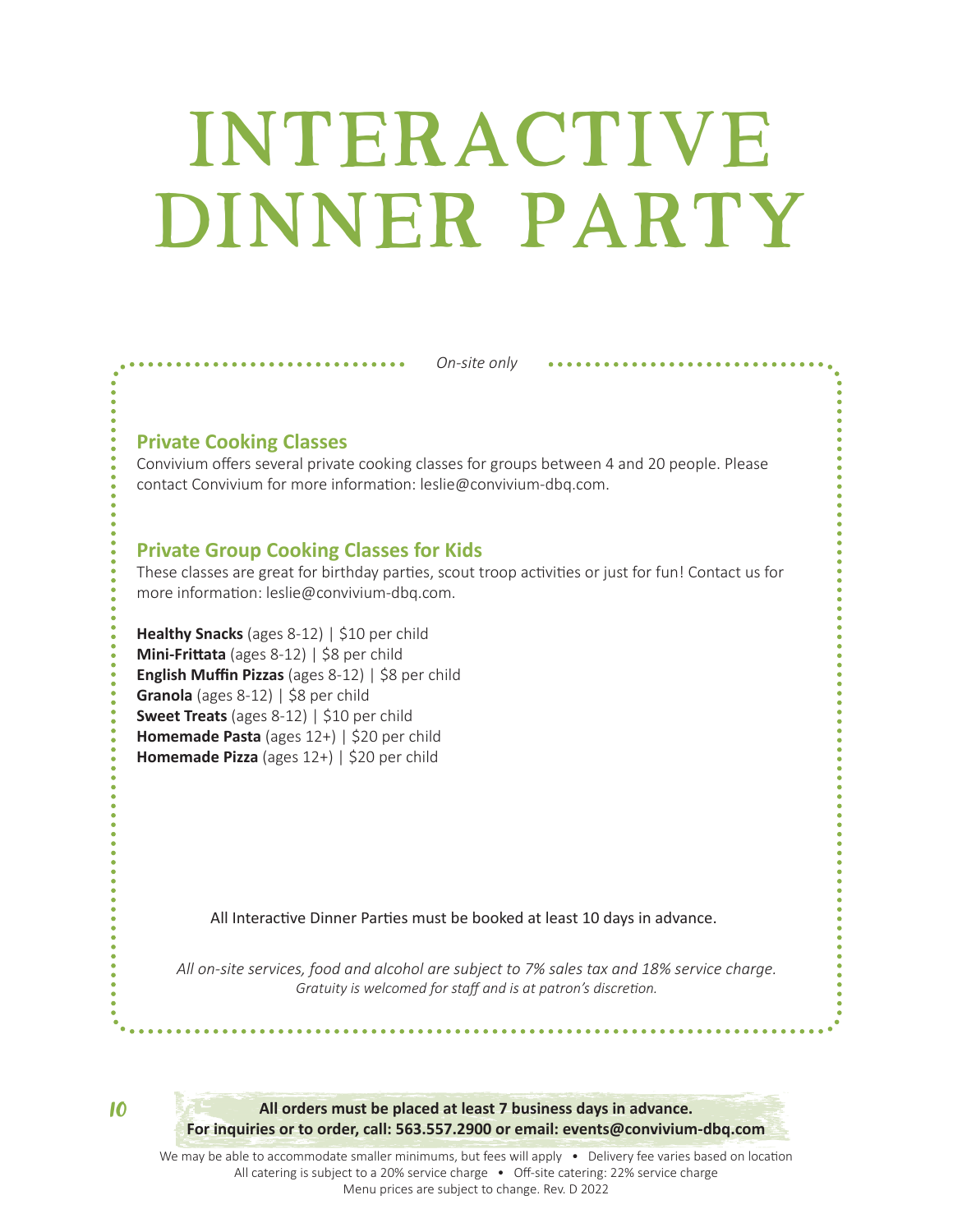### **Picnic & Party packages**



#### **Standard | \$11 per person**

*Minimum 30 people.* Includes one hotdog or hamburger per person, a bag of chips, condiments, and buns. Add another hotdog or burger for \$2 per person.

#### **Classic | \$14 per person**

*Minimum 30 people.* 

Choose two sandwich types and two sides. Add another sandwich choice for \$3 per person, another side for \$2 per person, or a cookie for \$2 per person.

#### **Sandwich Choices:**

Pulled BBQ Pork Sloppy Joes Chicken Breast Bratwurst Hamburger

**Sides:** Pasta salad Potato Salad Baked Beans Coleslaw Potato Chips Cookies

### **themed food bars**



#### **\$14 per person**

*Minimum 15 people.*

**Taco Bar -** Ground beef, chicken, lettuce, cheese, black beans and salsa. Add guac or extra protien for \$2/person.

**Mac & Cheese Bar -** Grilled chicken, green onion, buffalo sauce, bacon bits, steamed broccoli and carmelized onion. Extra proteins at \$2/person.

> **All orders must be placed at least seven business days in advance. For inquiries or to order, call: 563.557.2900 or email: events@convivium-dbq.com**